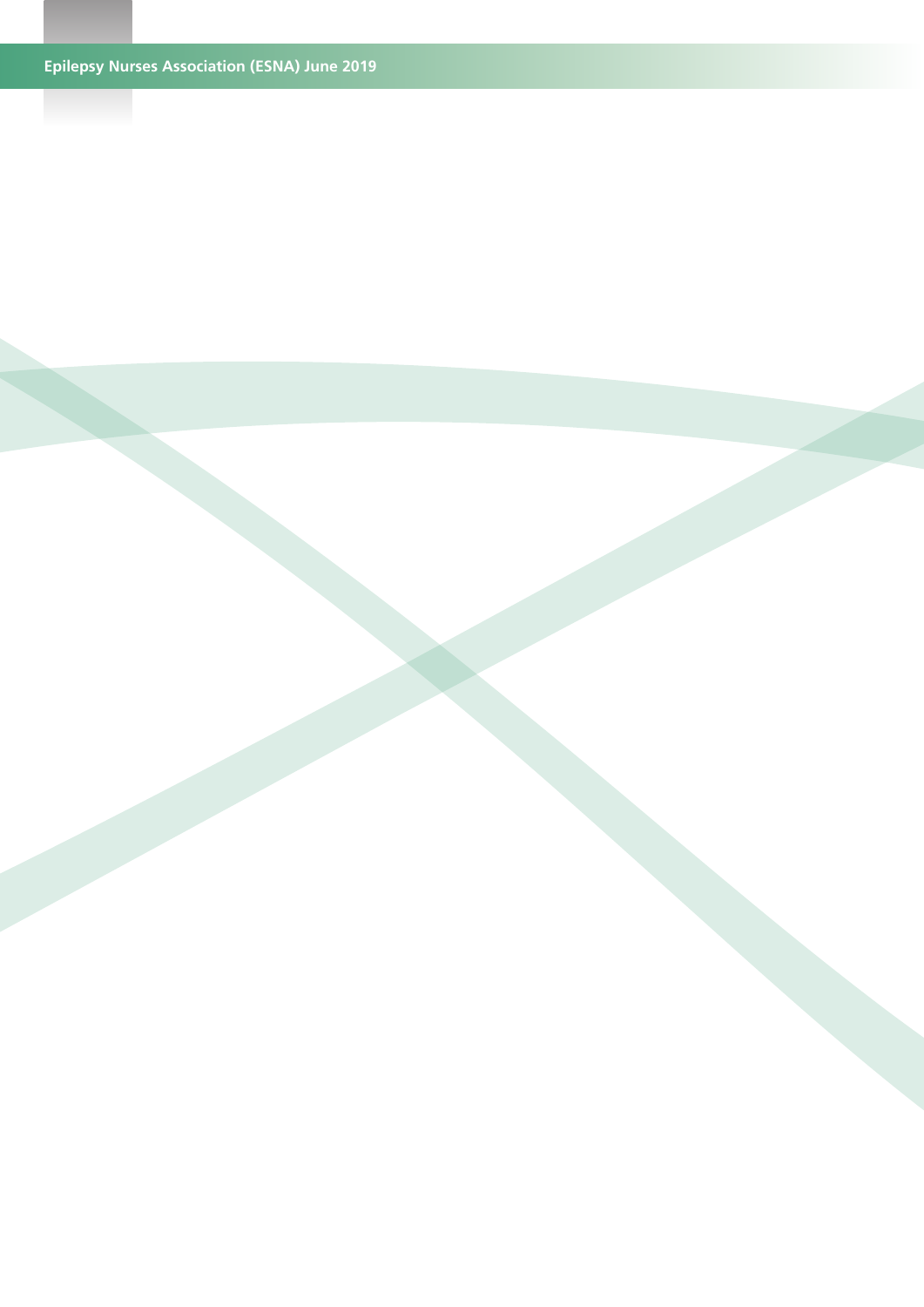## 1. Foreword

One of the most important components of epilepsy care is the pre-hospital community management of prolonged or repeated seizures, which, if untreated, can increase the risk of status epilepticus. Convulsive status epilepticus is a medical emergency requiring admission to hospital and has a mortality rate of up to 20 per cent. Effective management of seizures in the community in people at high risk of status epilepticus could significantly reduce mortality, morbidity and emergency health care utilisation.

The Joint Epilepsy Council issued guidance until it was disbanded in 2015, leaving a vacuum in the review and update of clinical guidelines. Unfortunately, the clinical processes ensuring the safety and consistency of buccal midazolam usage demonstrates considerable heterogeneity. There are no current guidelines, standards or pathways to ensure the safety of all involved in the process i.e. patient, carer or professional.

ESNA is an organisation principally formed by nurses with an interest in epilepsy. Most ESNA members support or complete training for buccal midazolam to ensure core competencies are up to date and patient safety is protected. ESNA is joined by the International League Against Epilepsy (British Chapter) and the Royal College of Psychiatrists (ID Faculty) as the other principal specialist clinical stakeholders with an interest to ensure governance in this complex care area is addressed robustly. ESNA has collaborated with the ILAE and the Royal College of Psychiatrists to produce updated buccal midazolam guidance.

Dr Rohit Shankar MBE, FRCPsych

Project co-ordinator

## 2. Executive summary

#### *For consistency of wording through this guideline, oromucosal midazolam will be referred to as buccal midazolam.*

Central to the mitigation of the risk posed by prolonged or repeated seizures is the use of emergency epilepsy medication in the community, often termed 'rescue' medication. When intravenous access is not available, non-intravenous routes of administration of benzodiazepines should be considered for the control of prolonged or repeated acute seizures. Buccal midazolam has similar or better efficacy than rectal diazepam(Jain et al., 2016; Brigo et al., 2015). The buccal route of administration for midazolam is also more socially dignified than rectal administration of diazepam. The use of rescue medication by trained carers at the right time for the right purpose can significantly improve outcomes, reducing the risk of hospital admission and the mortality associated with convulsive status epilepticus.

Buccal midazolam is widely used to manage prolonged seizures. Administration should only be undertaken by people who have received both epilepsy awareness and buccal midazolam training. It is recommended that there are two-yearly updates on this training. The administration of buccal midazolam must be delivered in accordance with the individual's protocol/guidelines. All carers of people with epilepsy should receive epilepsy awareness training. In addition if the person with epilepsy is prescribed buccal midazolam, additional training in its administration must be undertaken.

These guidelines have evolved to ensure the safety of people with epilepsy, and to ensure that those who require buccal midazolam receive a consistent level of knowledge and intervention from their carers. These guidelines will be evaluated prior to the next revision in two years' time.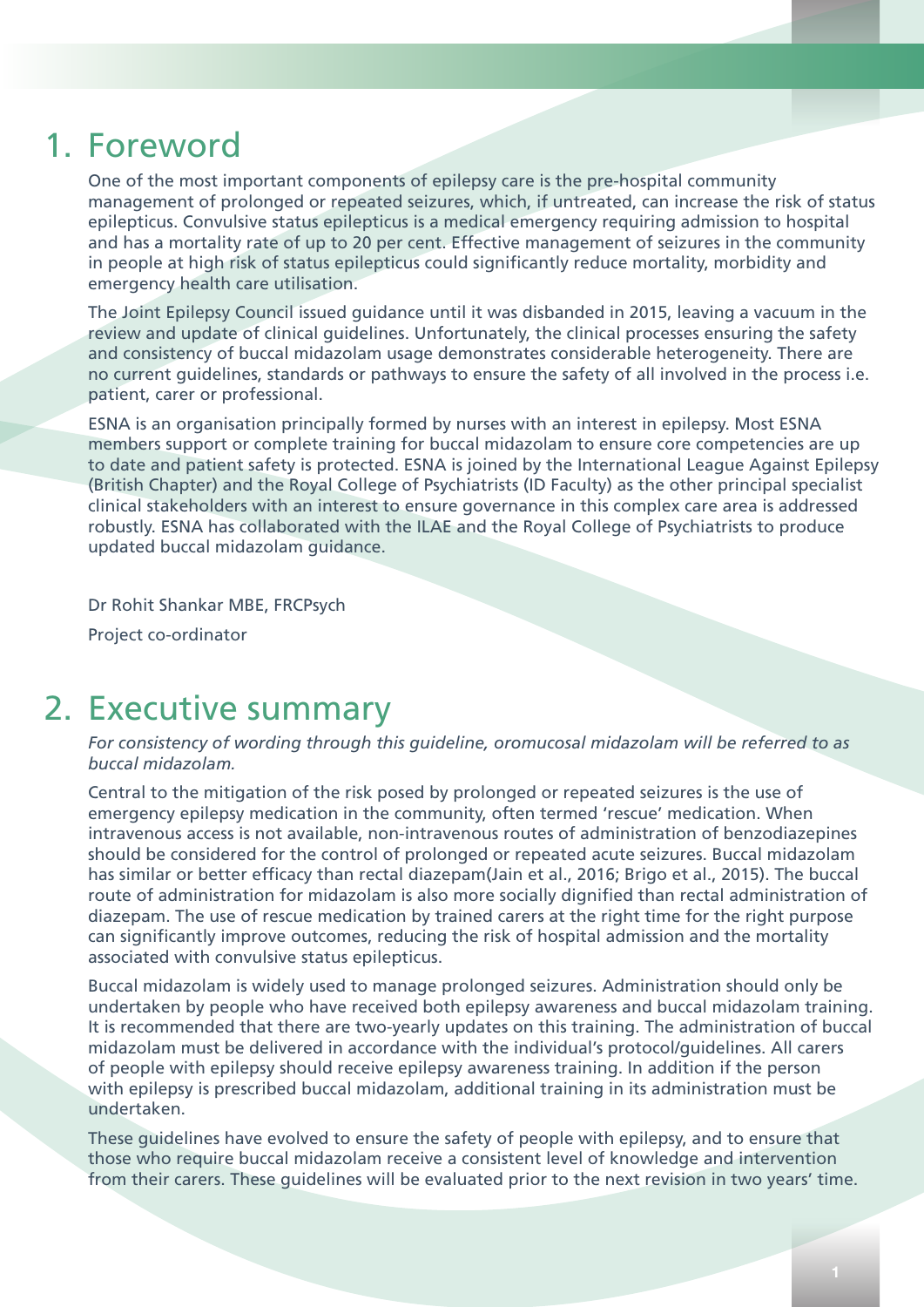This document is intended to serve as a guideline for those purchasing as well as delivering training. It is hoped the guideline will provide assistance to the local regulatory authority and to help establish a national standard of minimal training.

## 3. List of contributors

See Appendix 2 for a full list of contributors.

## 4. Scope of the Guideline

The scope of these guidelines is to address the individual training needs for the safe administration of buccal midazolam.

It is not within the scope of these guidelines to cover other medications used as emergency rescue treatment (e.g. rectal diazepam, rectal paraldehyde).

Where resources do not meet what is outlined in the guidance, employing organisations can use it to benchmark their services and ensure quality. There should be an aspiration to align new services with the standards outlined.

## 5. Background

In the UK and Ireland, there has been an emphasis on personalised epilepsy care in the community. Buccal midazolam is now recognised as the first line rescue treatment. It is a far more acceptable treatment to both administer and receive compared to rectal benzodiazepines or paraldehyde, which prior to the advent of buccal midazolam, were the recommended treatments. It is recognised that prompt administration of midazolam prevents or reduces the risk of seizures evolving into status epilepticus, resulting in improved outcomes for the patient (SIGN 2015, NICE 2012).

## 6. Methodology

The ESNA Executive Committee organised two task and finish groups whose main activities were to:

- a. Discuss and form consensus on minimum standards of training.
- b. Devising/ revising learning resources.
- c. Update guidance from the last JEC document.

See Appendix 3 for full methodology.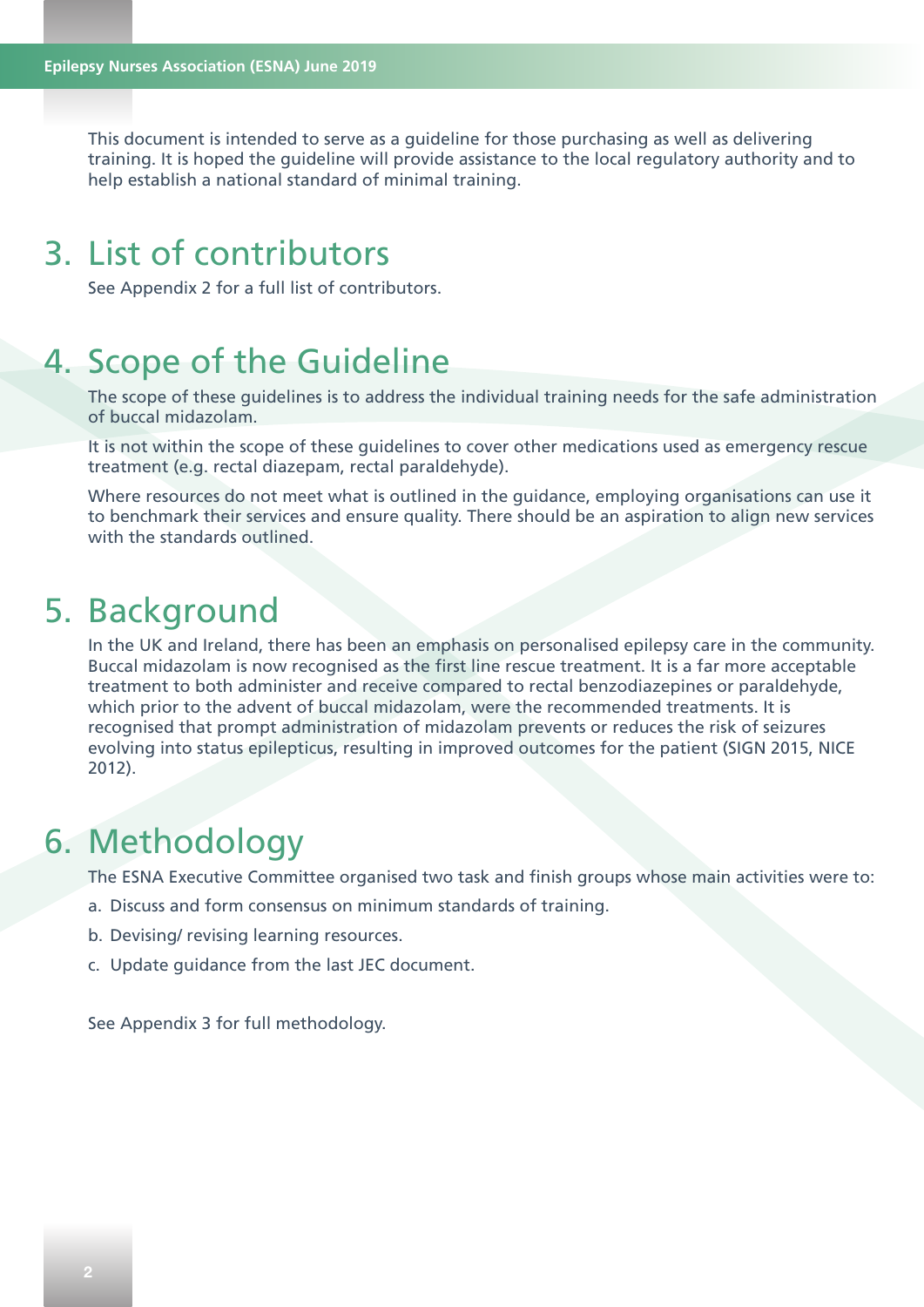## 7. Evidence

There is some evidence that buccal midazolam is equally effective as rectal diazepam in the treatment of prolonged seizures (Scott et al., 1999, de Haan et al., 2010, Nakken and Lossius, 2011). The report of the ILAE task force on the management of status epilepticus (Trinka et al., 2015) is the most up to date, evidence-based material available to date, hence its incorporation into this document.

Status epilepticus (SE) is a condition resulting either from the failure of the mechanisms responsible for seizure termination or from the initiation of mechanisms which lead to abnormally prolonged seizures (Trinka et al., 2015).

At time point (t1) which is considered to be five minutes for tonic–clonic SE; 10 minutes for focal SE with impaired consciousness, and 10-15 minutes for absence status epilepticus, the ongoing seizure can be regarded as abnormally prolonged. This time threshold determines the time at which treatment should be considered or started (Trinka et al,. 2015).

At time point (t2) which is considered to be 30 minutes for tonic–clonic SE and > 60 minutes for focal SE with impaired consciousness, there is a risk of long-term consequences including neuronal death, neuronal injury, and alteration of neuronal networks from ongoing seizure activity. The time point t2 determines how aggressively treatment should be implemented to prevent long-term consequences (Trinka et al., 2015).

## 8. Training Standards

### Guideline for Training Organisations' Responsibilities

The following is intended as a guideline for stakeholders involved in the provision of training.

It identifies trainer's qualifications, knowledge and experience required to deliver safe epilepsy awareness and buccal midazolam administration training.

Deviations from these recommendations must have clear lines of accountability.

#### **It is recommended that individuals providing training to trainers:**

- a. Have a nursing or medical qualification and a minimum of two years' experience working with people with epilepsy, for example, multi-disciplinary team working, formulating the administration of buccal midazolam in individual care plans.
- b. Have a minimum of one year's experience in delivering training/facilitation courses and can provide evidence of a relevant teaching and assessment qualification.
- c. Can provide evidence of Continuous Practice Development (CPD) and that their knowledge and experience of epilepsy is kept up to date by attending and contributing to local and national epilepsy peer groups.
- d. Have vicarious liability insurance in place or ensure if working via a NHS organisation, third sector provider or other organisation there is indemnity insurance as part of the organisation cover.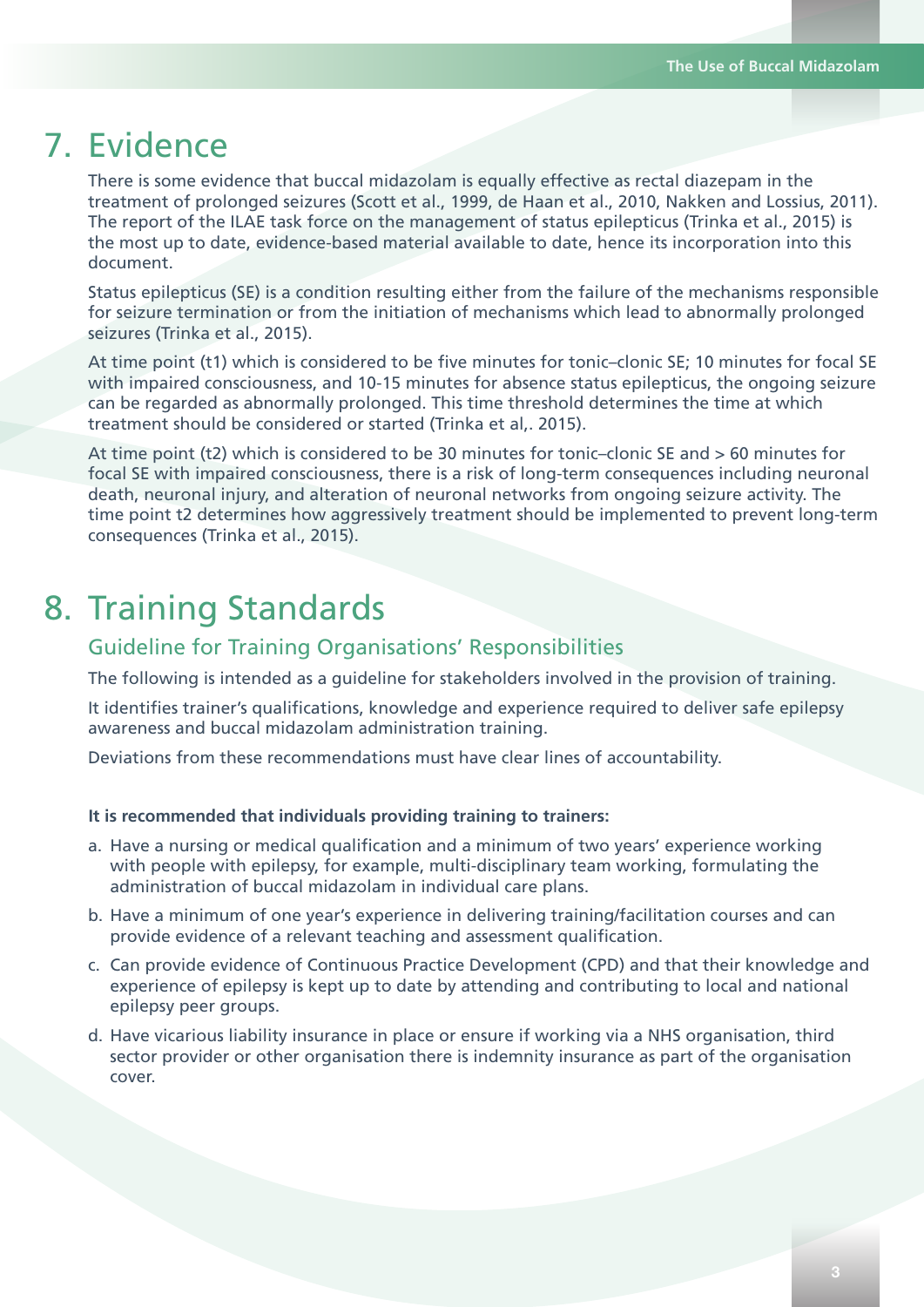#### **Individual trainers**

- a. Trainers with a nursing or medical qualification must have minimum of two years' epilepsy experience or currently work with people with epilepsy.
- b. Trainers without a nursing or medical qualification or nurses/medics who have no epilepsy experience in the last two years must have attended a train the trainer course that meets the above recommendations.
- c. Have a minimum of one year's experience in delivering training / facilitation courses and can provide evidence of a relevant teaching and assessment qualification.
- d. Can provide evidence of Continuous Practice Development (CPD) and that their knowledge and experience of epilepsy is kept up to date, for example by attending and contributing to local and national epilepsy peer groups.
- e. Have vicarious liability insurance in place or ensure if working via a NHS organisation, third sector provider or other organisation there is indemnity insurance as part of the organisation cover.

## Core components of epilepsy awareness and buccal midazolam training course

It is recommended that the initial training should be four to six hours, and subsequent refresher training should last two to three hours. Bespoke training for an individual with epilepsy will be tailored to their needs in timing and content.

| <b>Course content</b>                                          | <b>Essential components</b> | <b>Desirable components</b> |
|----------------------------------------------------------------|-----------------------------|-----------------------------|
| What is epilepsy                                               | $\checkmark$                |                             |
| What causes epilepsy                                           | $\checkmark$                |                             |
| How do we make a diagnosis including<br>differential diagnosis |                             |                             |
| Types of seizures                                              | $\checkmark$                |                             |
| <b>Treatment options</b>                                       | $\checkmark$                |                             |
| <b>First aid</b>                                               | $\checkmark$                |                             |
| Status epilepticus                                             | ✓                           |                             |
| Care planning and recording mechanisms                         | $\checkmark$                |                             |
| Risk assessment                                                |                             |                             |
| <b>SUDEP</b>                                                   | ✓                           |                             |
| Interactive case discussions                                   |                             |                             |
| Sources of support and information                             | J                           |                             |
| Stigma                                                         |                             | $\checkmark$                |
| Psychological/psychiatric co-morbidities                       |                             |                             |
| Psychosocial issues                                            |                             |                             |
| <b>Cultural awareness</b>                                      |                             |                             |

#### Epilepsy awareness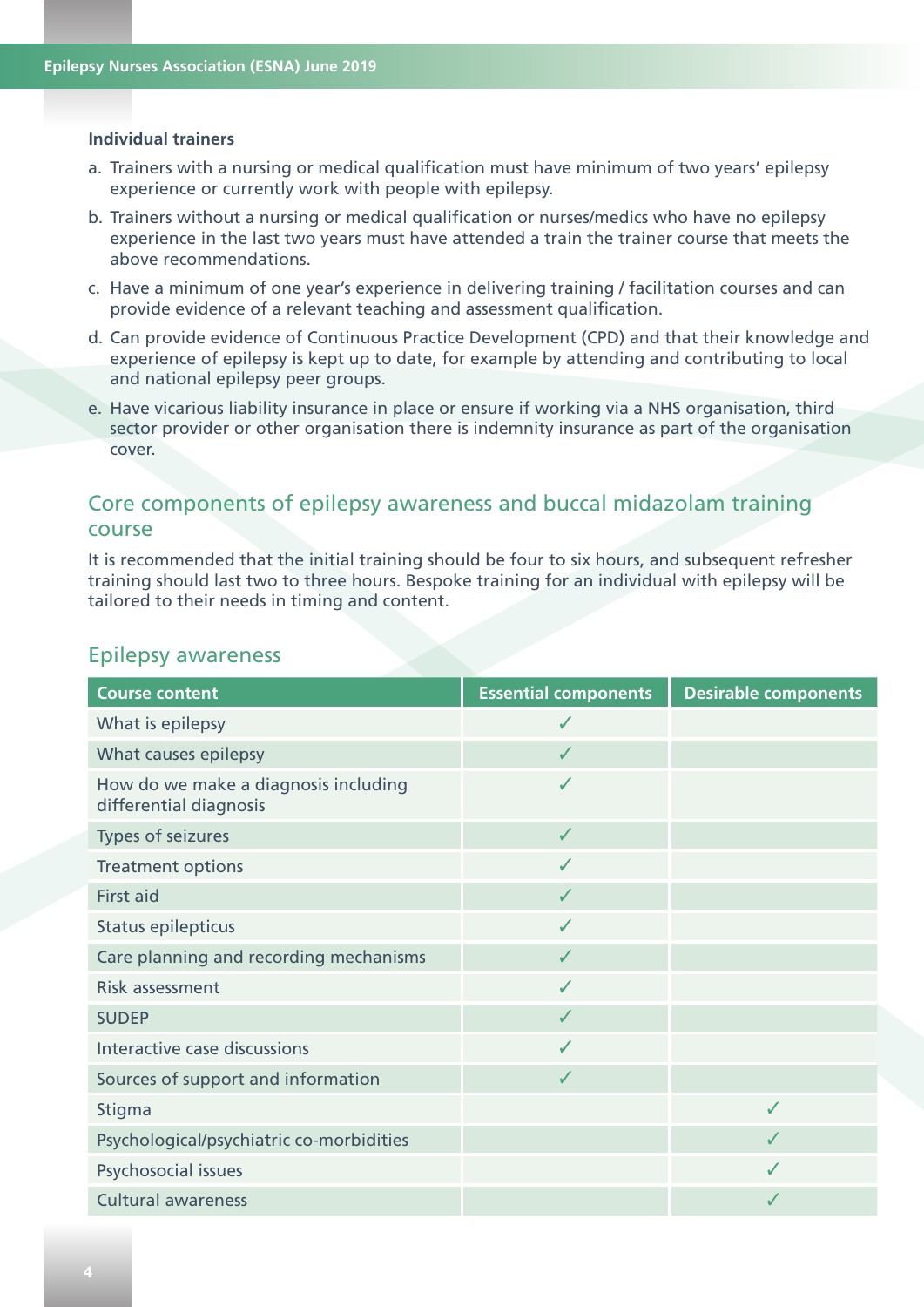### Administration of buccal midazolam – all these components are essential

- What is midazolam, including different preparations / concentrations.
- Indications for the use of midazolam.
- Appropriate doses when given via the buccal route.
- Benefits of using buccal midazolam.
- Recognise signs of respiratory depression.
- Possible difficulties in administration (e.g. excessive salivation, injury to mouth etc).
- Potential side effects.
- Actions if buccal midazolam is ineffective.
- Identifying and using individual's buccal midazolam care plan.
- Secure storage and safe disposal.
- Duty of care/ responsibility and accountability.
- Practical demonstration using DVD or visual aids and use of water to demonstrate on a volunteer.
- When to seek medical help.
- Aware of potential for misuse.
- Awareness of relevant local policies.
- Interactive case discussions.

### Refresher course

The refresher courses should cover all the essential components of both the awareness and buccal midazolam training outlined above. This should also include all relevant updates in epilepsy.

### Assessment of learning

There are recognised difficulties associated with the assessment of knowledge and skills of participants undertaking the training of buccal midazolam. Ongoing assessment using questioning during training is essential to ensure safety and carers' understanding. The assessment can be accessed at https://www.virtual-college.co.uk/epilepsy

ESNA, in conjunction with Virtual College, has developed an external national online test in order to provide an independent assessment of training. We recommend that this resource is used alongside the trainer's assessment.

### Learning pathway

- Complete initial face-to-face training.
- Undertake a refresher every two years as a minimum requirement.
- Upon completion of any of the training courses delegates must successfully complete the online test or alternative assessment.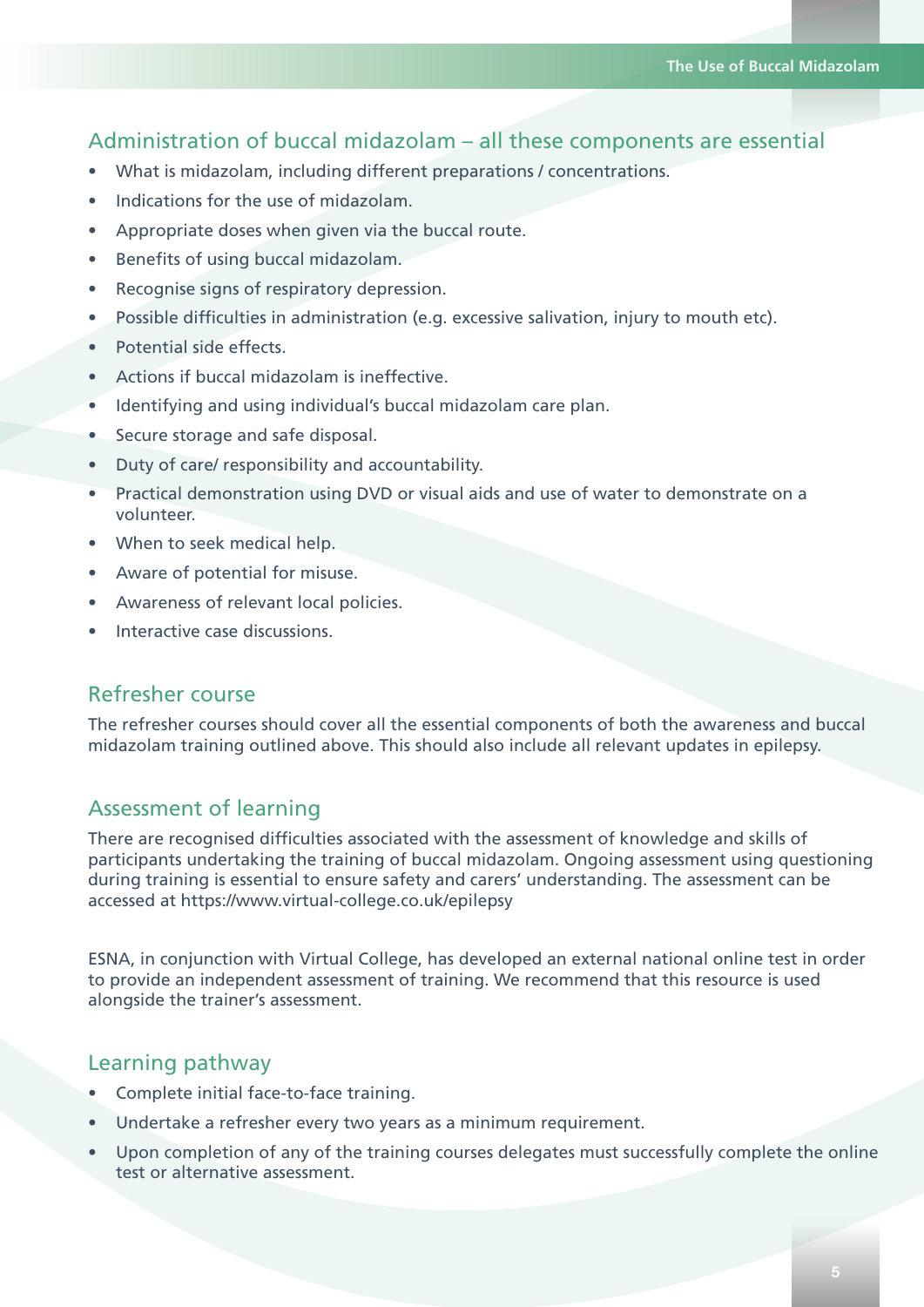### Responsibilities

- Professional carers with the responsibility to administer buccal midazolam should receive biennial training updates for epilepsy awareness and administration of buccal midazolam.
- Employers of staff who administer buccal midazolam should ensure that they receive training updates as above.
- Patients, families and carers of people with epilepsy should have the opportunity to be involved, as far as is practical, in the development of their buccal midazolam care plan.
- The care plans must be reviewed annually, or when circumstances for administering the drug change.
- The care plan must be signed or countersigned by the prescriber/epilepsy specialist.
- It is recommended that patient families/carers source training from trainers who fulfil the recommendations in these guidelines.
- Trainee feedback received needs to be reviewed and evaluated by the trainer as per local guidelines.

## Plans for review

Further review suggested for the future includes:

- Is there evidence for whether the update training should be every one or two years?
- How to audit the affect of these guidelines on the standards of care for those who receive buccal midazolam?
- Has the online testing been successful in driving up standards of care delivery?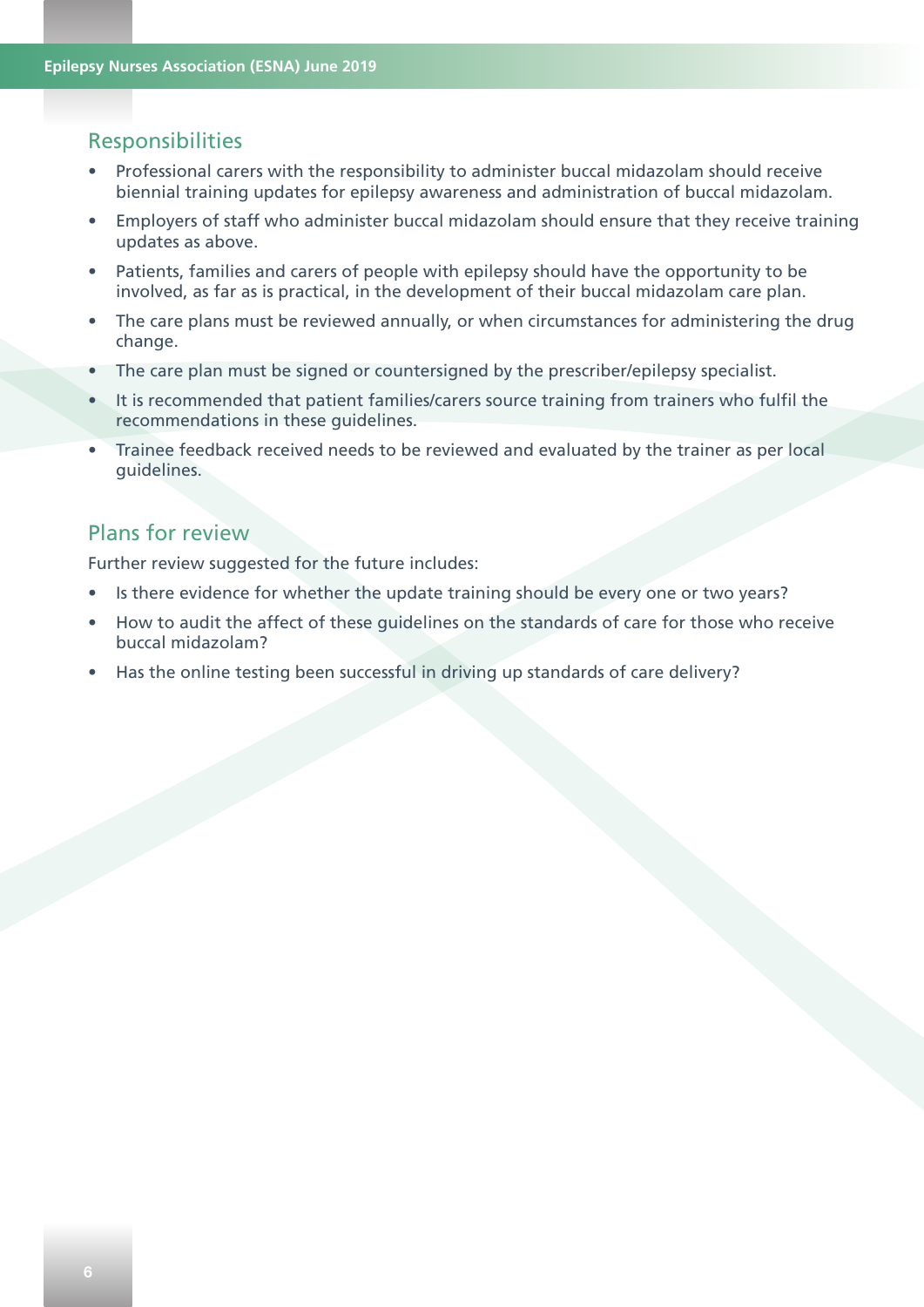## 9. Sources of Further Information

### **David Lewis Centre** Mill Lane **Warford** Alderley Edge Cheshire SK9 7UD Helpline: 01565 640000 Website: www.davidlewis.org.uk

### **Epilepsy Action** New Anstey House Gate Way Drive

Yeadon Leeds LS19 7XY Helpline: 0808 800 5050 Website: www.epilepsyaction.org.uk Email: epilepsy@epilepsy.org.uk

#### **Epilepsy Nurses Association (ESNA)**

Website: www.esna-online.org.uk Email: esnaepilepsynursesassociation@ outlook.com

#### **Epilepsy Scotland**

48 Govan Road Glasgow G51 1JL Helpline: 0808 800 2200 Website: www.epilepsyscotland.org.uk Email: enquiries@epilepsyscotland.org.uk Enquires: 0141 427 4911

#### **Epilepsy Society**

Chesham Lane Chalfont St Peter SL9 0RJ Helpline: 01494 601400 Website: www.epilepsysociety.org.uk Email: helpline@epilepsysociety.org.uk

**Great Ormond Street Hospital for Children NHS Foundation Trust Great Ormond Street London WC1N 3JH** Tel: 020 7405 9200 Website: http://www.gosh.nhs.uk

**International League Against Epilepsy (ILAE)** ILAE British Chapter PO Box 70977 London SE25 9EA Website: http://ilaebritish.org.uk Email: members@ilaebritish.org.uk

**Quarriers** The William Quarrier Scottish Epilepsy **Centre** 20 St Kenneth Drive Glasgow G51 4QD Tel: 0141 445 7750 Website: www.scottishepilepsycentre.org.uk

#### **SUDEP Action**

18 Newbury Street Wantage Oxon OX12 8DA Phone: 01235 772850 Email: info@sudep.org Website: www.sudep.org

**Young Epilepsy** St Piers Lane **Lingfield** Surrey RH7 6PW Helpline: 01342 831342 Website: https://www.youngepilepsy.org.uk Email: info@youngepilepsy.org.uk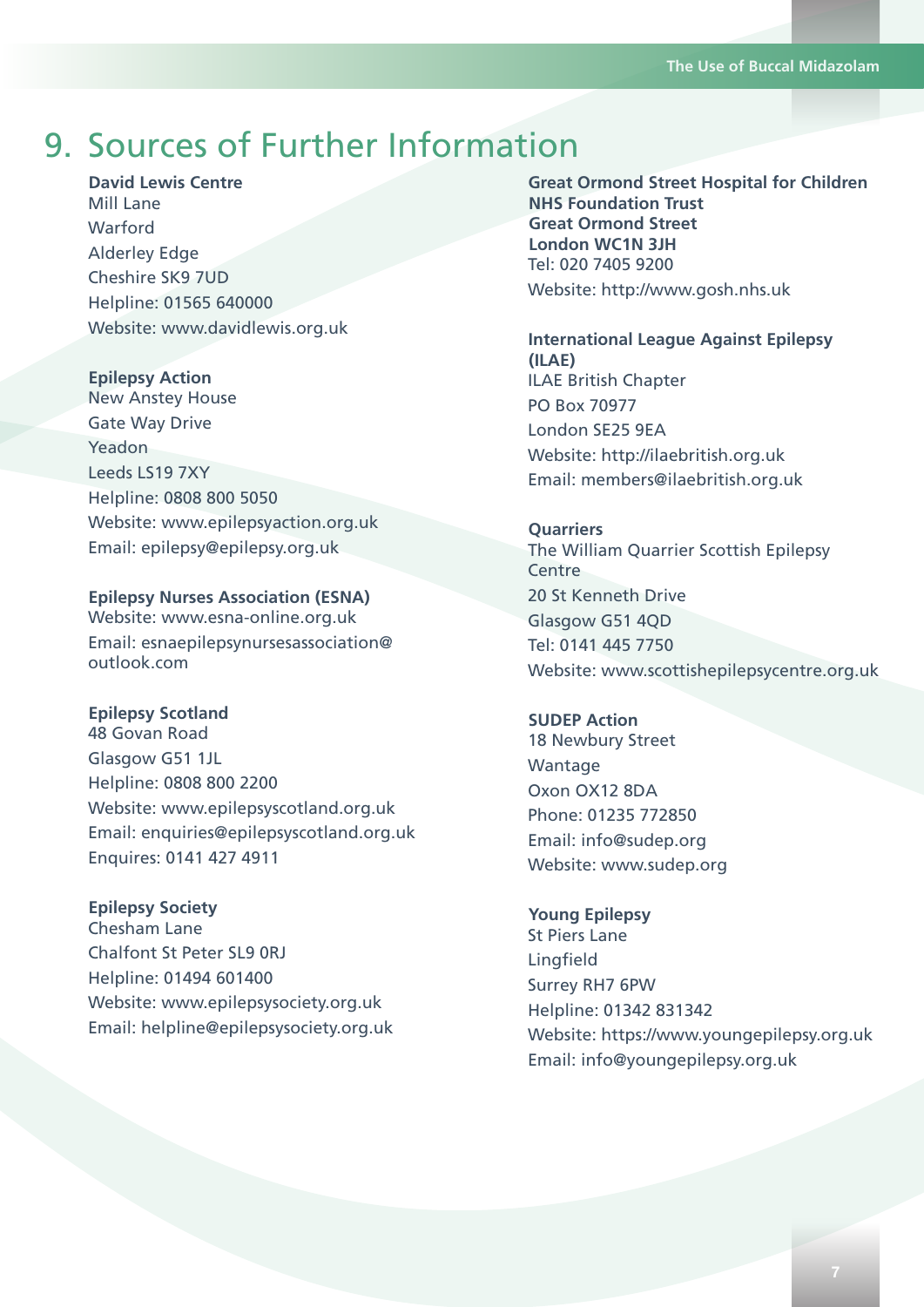## 10. Conclusion

This document supersedes the guidance that was last published by the JEC. It serves as a best practice guidance. However, it is recognised that there remains a variation in resources across the regions of the UK.

## 11. References

**de Haan Gj, van der Geest P, Doelman G, Bertram E, Edelbroek P (2010).** A comparison of midazolam nasal spray and diazepam rectal solution for the residential treatment of seizure exacerbations. Epilepsia 2010;51(3):478-82.

Epilepsy Nurses Association (ESNA) (2012). The Adult Epilepsy Specialist Nurse Competency Framework. ESNA. www.esna-online.org.uk

**Joint Epilepsy Council of the UK and Ireland (JEC) (2012).** Guidelines on the administration of buccal midazolam. JEC, PO Box 186, Leeds, LS20 8WY.

**Medicines and Healthcare products Regulatory Agency (MHRA) (2017).** Public Assessment Report http://www.mhra.gov.uk/home/groups/par/documents/websiteresources/con797901. pdf Accessed [17/12/2017]

**Nakken KO, Lossius MI (2011).** Buccal midazolam or rectal diazepam for treatment of residential adult patients with serial seizures or status epilepticus. Acta Neurol Scand 2011;124(2):99-103.

**National Institute for Health and Care Excellence (NICE) (2012).** Diagnosis and management of epilepsy in adults - NICE Clinical Guideline 137. https://www.nice.org.uk/Guidance/CG137 Accessed [30/04/2017]

**Nunes Delgado V et al. (2012).** Diagnosis and management of the epilepsies in adults and children: summary of updated NICE guidance. http://www.bmj.com/bmj/sectionpdf/187439?path=/bmj/344/7842/Practice.full.pdf Accessed [01/08/2017]

**Scottish Intercollegiate Guidelines Network (SIGN) (2012).** Diagnosis and management of epilepsy in adults. Clinical Guideline 143. http://www.sign.ac.uk/pdf/SIGN143.pdf Accessed [30/04/2017]

**Scott RC, Besag FM, Neville BG, (1999).** Buccal Midazolam and Rectal Diazepam for the Treatment of Prolonged Seizures in Childhood and Adolescence: A Randomised Trial. Lancett 353: 623-626.

**Shire Pharmaceuticals Limited (2016).** Summary of Product Characteristics – Buccolam. https:// www.medicines.org.uk/emc/medicine/25538, accessed 10/02/2018.

**Trinka. E, Cock. H, Hesdoffer.D, Rossetti.I.E, Shinnar.S, Shorvon.S, Lowenstein.D (2015).** A definition and classification of status epilepticus – Report of the ILAE Task Force on Classification of Status Epilepticus Published 04/12/2015 Accessed [17/12/2017]

Veriton Pharma Limited (2018). Summary of Product Characteristics – Epistatus. https://www. medicines.org.uk/emc/product/2679 Accessed 10/02/2018.

**Walker M, Shorvon S (2005).** Treatment of Tonic Clonic Status Epilepticus. In **J.W. Sander, M.C. Walker, J.E. Smalls (Eds.)** Epilepsy 2005: from neuron to NICE. A practical guide. International League Against Epilepsy, ; 2005: 341–353.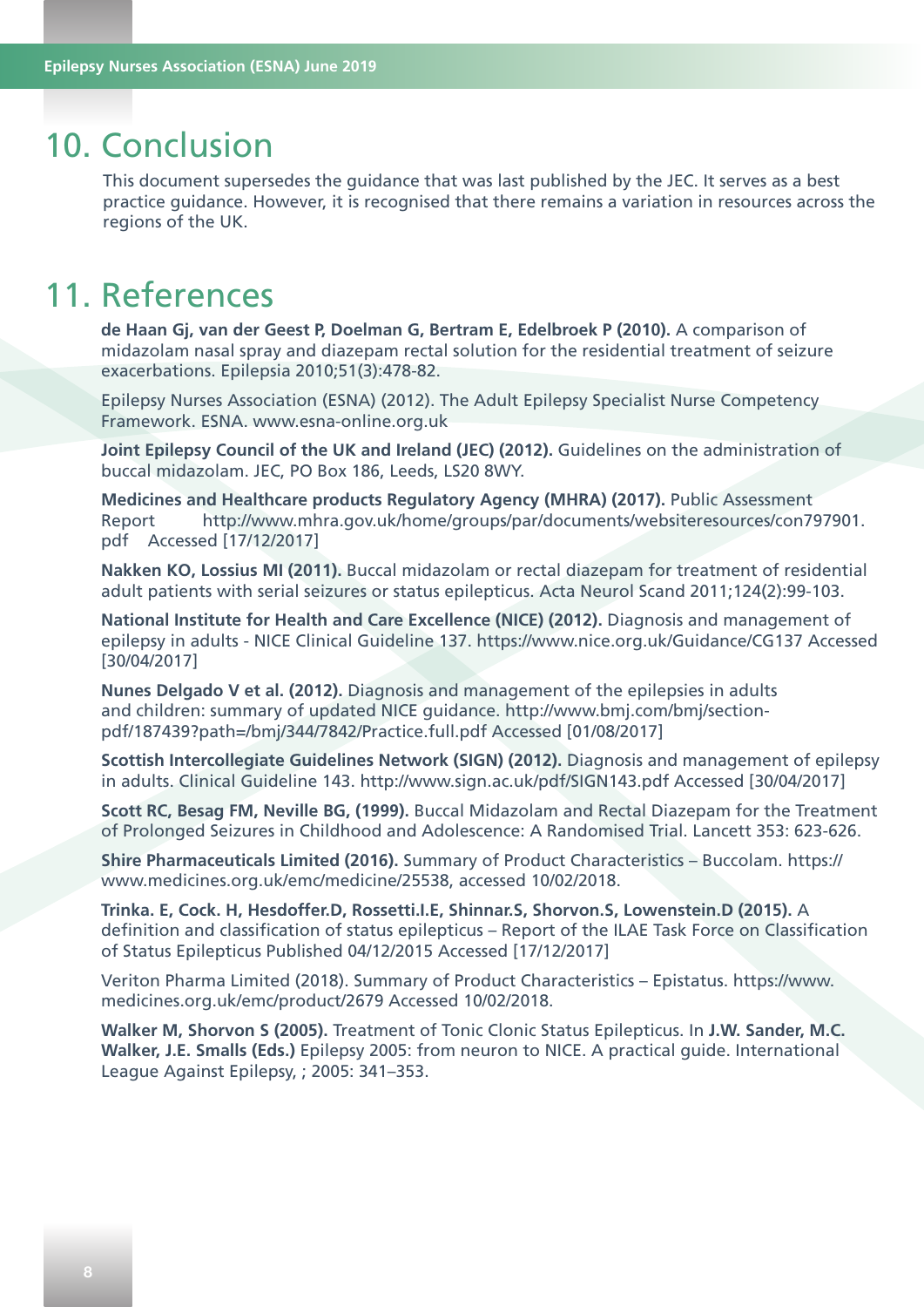# **Appendix 1**

Example of Buccal Midazolam Care Plan

| <b>Name</b>                                                |                 |  |
|------------------------------------------------------------|-----------------|--|
| Date of birth                                              | Known allergies |  |
| Description of seizures which may require buccal midazolam |                 |  |
|                                                            |                 |  |
|                                                            |                 |  |
| Usual duration of seizure                                  |                 |  |
|                                                            |                 |  |
|                                                            |                 |  |
|                                                            |                 |  |
| Usual duration of seizure                                  |                 |  |
|                                                            |                 |  |
|                                                            |                 |  |
|                                                            |                 |  |
| Usual duration of seizure                                  |                 |  |
|                                                            |                 |  |
|                                                            |                 |  |
|                                                            |                 |  |
| Usual duration of seizure                                  |                 |  |
|                                                            |                 |  |
|                                                            |                 |  |
|                                                            |                 |  |
| Other useful information                                   |                 |  |
|                                                            |                 |  |
|                                                            |                 |  |
|                                                            |                 |  |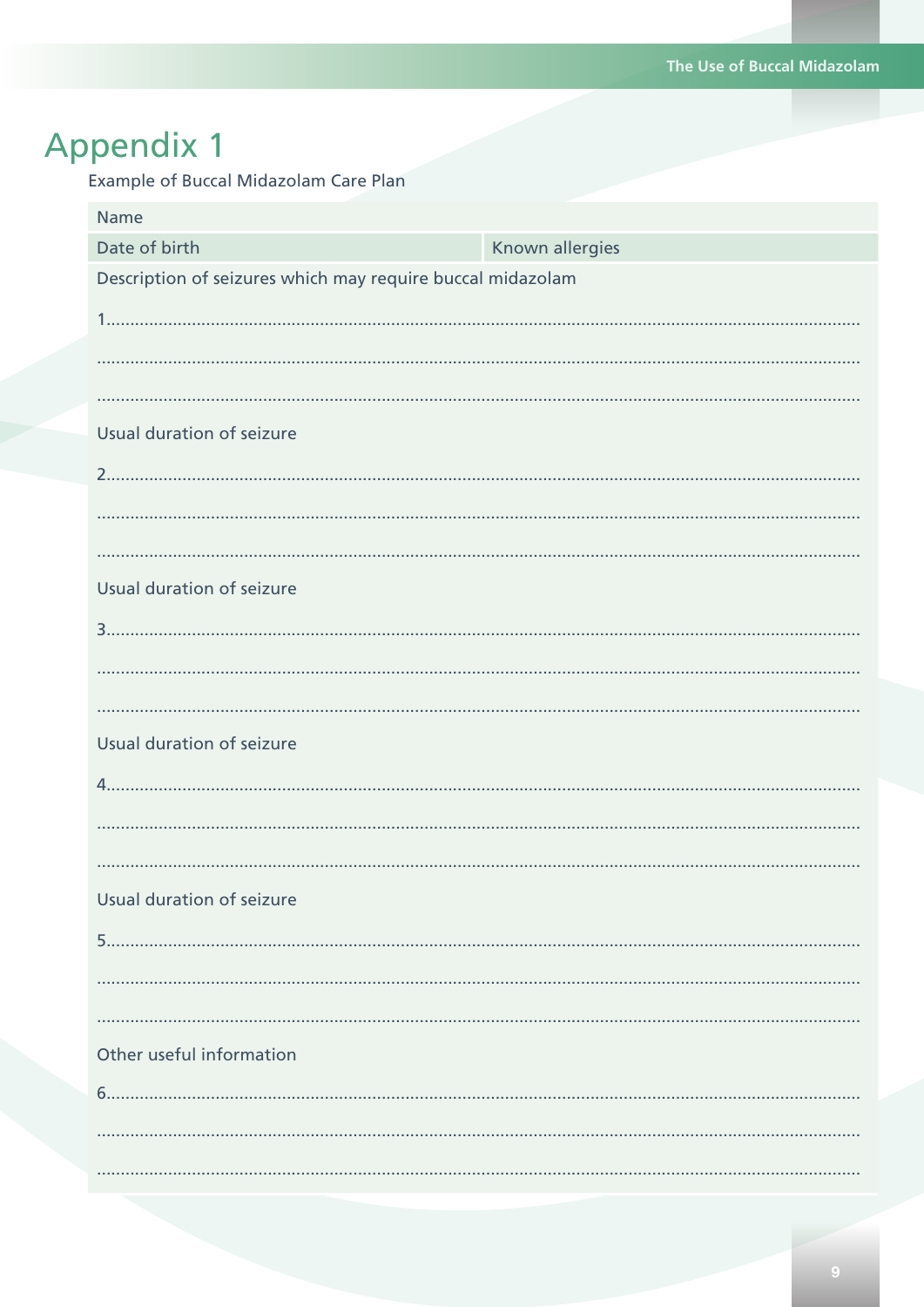#### **Midazolam treatment plan**

- 1. When should buccal midazolam be administered? (Note here should include whether it is after a certain length of time or number of seizures)
- 2. Initial dosage: how much buccal midazolam is given initially? Prescribing weight (if relevant):
- 3. What is the usual reaction(s) to buccal midazolam?
- 4. If there are difficulties in the administration of buccal midazolam, e.g. Excessive salivation, what action should be taken?
- 5. Can a second dose of buccal midazolam be given? Yes / no this would be in exceptional circumstances following a multi-disciplnary discussion, the outcome of which should be recorded in medical records. It is recommended that an ambulance is called if a second dose is administered.
- 6. When should 999 be dialled for emergency help? (Please tick appropriate box)

If the full prescribed dose of midazolam fails to control the seizure after…….Minutes? □ Other (please give details, e.g. If concerned about breathing, serious/head injury, unable to administer midazolam etc).  $\square$ 

**7. Precautions – maximum dose of midazolam to be administered in a 24-hour period**

### **All occasions when buccal midazolam is administered must be recorded This plan has been agreed by the following:**

| Prescriber/epilepsy specialist                  | Signature:<br>Date: |
|-------------------------------------------------|---------------------|
| Patient/ patient's representative (note below): | Signature:<br>Date: |
| Care plan author:                               | Signature:<br>Date: |

NB Patient's representative e.g. responsible family member or care manager.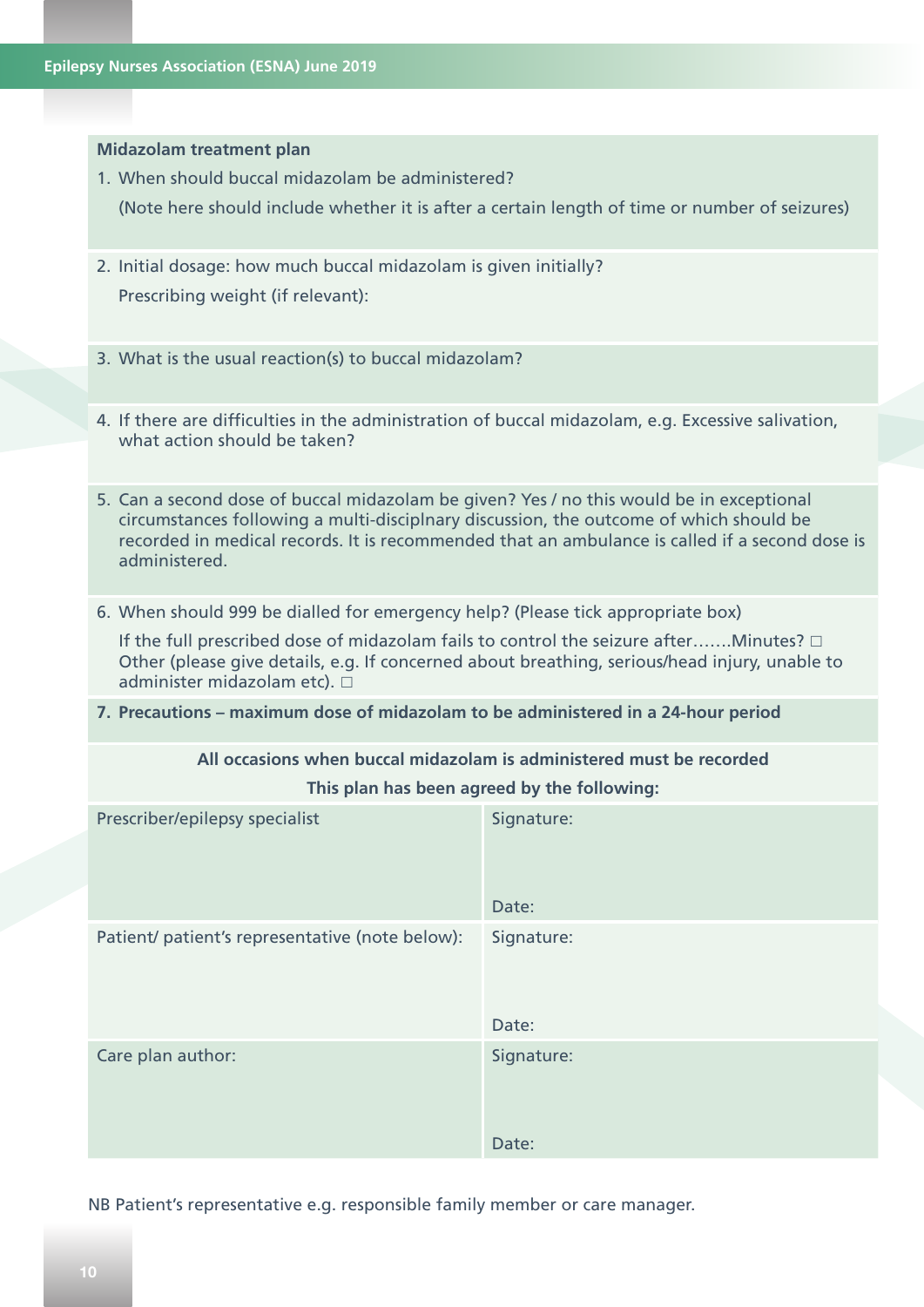# Appendix 2 - List of Contributors

#### **Project lead-ESNA Phil Tittensor**

Consultant Nurse for the epilepsies, Chair of the Epilepsy Nurses Association (ESNA) Royal Wolverhampton NHS Trust.

#### **Project lead-ILAE Dr Manny Bagary**

Consultant Neuropsychiatrist, Birmingham and Solihull Mental Health Foundation **Trust** 

#### **Project lead-RCPsych and medical advisor Dr Rohit Shankar MBE**

Consultant Psychiatrist and epilepsy lead, RCPsych ID faculty, Cornwall Partnership NHS Foundation Trust.

#### **ESNA (Epilepsy Nurses Association) Task and finish Groups.**

#### **Guidelines lead Erica Chisanga**

Consultant Nurse, Epilepsies, Cambridge University Hospitals NHS Foundation Trust.

#### **Online test lead Sarah Tittensor**

Clinical Nurse Specialist in Epilepsy, University Hospitals Birmingham NHS Foundation Trust.

#### **Task and finish group members**

Mel Goodwin, Fiona Hughes, Lynda Morris, Jill Conium, Hazel Thomas, Jackie Scott, Alison Holmes, Shelley Brett, Marie Synott-Wells, Martin Smith, Mary Codling, Pam Iddon, Lesley Alexander, Jan Bagshaw.

#### **ESNA executive committee**

Carrie Burke, Erica Chisanga, Catherine Doherty, Marie Hooper, Caryn Jory, Phil Tittensor, Sarah Tittensor.

### Special advisors

**Dr. Ashok Roy**, Consultant Psychiatrist, Coventry and Warwickshire Partnership Trust and Chair, Faculty of Intellectual Disability Psychiatry at RCPsych.

**Prof. Matthew Walker**, Consultant Neurologist, UCL NHS Foundation Trust, President of the ILAE, UK Chapter.

**Mrs Juliet Solomon**, Director ILAE, UK Chapter.

**Dr Jean O'Hara** FRCPsych, National Clinical Director for Learning Disabilities, NHS England Consultant Psychiatrist, South London & the Maudsley NHS FT Visiting Senior Lecturer, Institute of Psychiatry, Psychology & Neuroscience Chair, Editorial Board, Advances in Mental Health & Intellectual Disabilities.

**Mike Wilcock MRPharms**, Head of Prescribing Support Unit, Pharmacy Dept. Royal Cornwall Hospitals NHS Trust.

**Reena Tharian**, Community Pharmacist, Lloyds Pharmacy, Bradwell, Norfolk.

**Dr Dominic Slowie**, General Practitioner, National Clinical Advisor (Learning Disability & Premature Mortality), NHS England.

**Dr Richard Hills**, General Practitioner, GP lead, ILAE, UK Chapter.

**Prof. Eileen Joyce**, Consultant Psychiatrist, Neuropsychiatry Faculty of the RCPsych.

**Dr Maria Oto**, Consultant Psychiatrist, Neuropsychiatry Faculty of the RCPsych.

Special thanks to ESNA locality and WENF leads for collating member's feedback.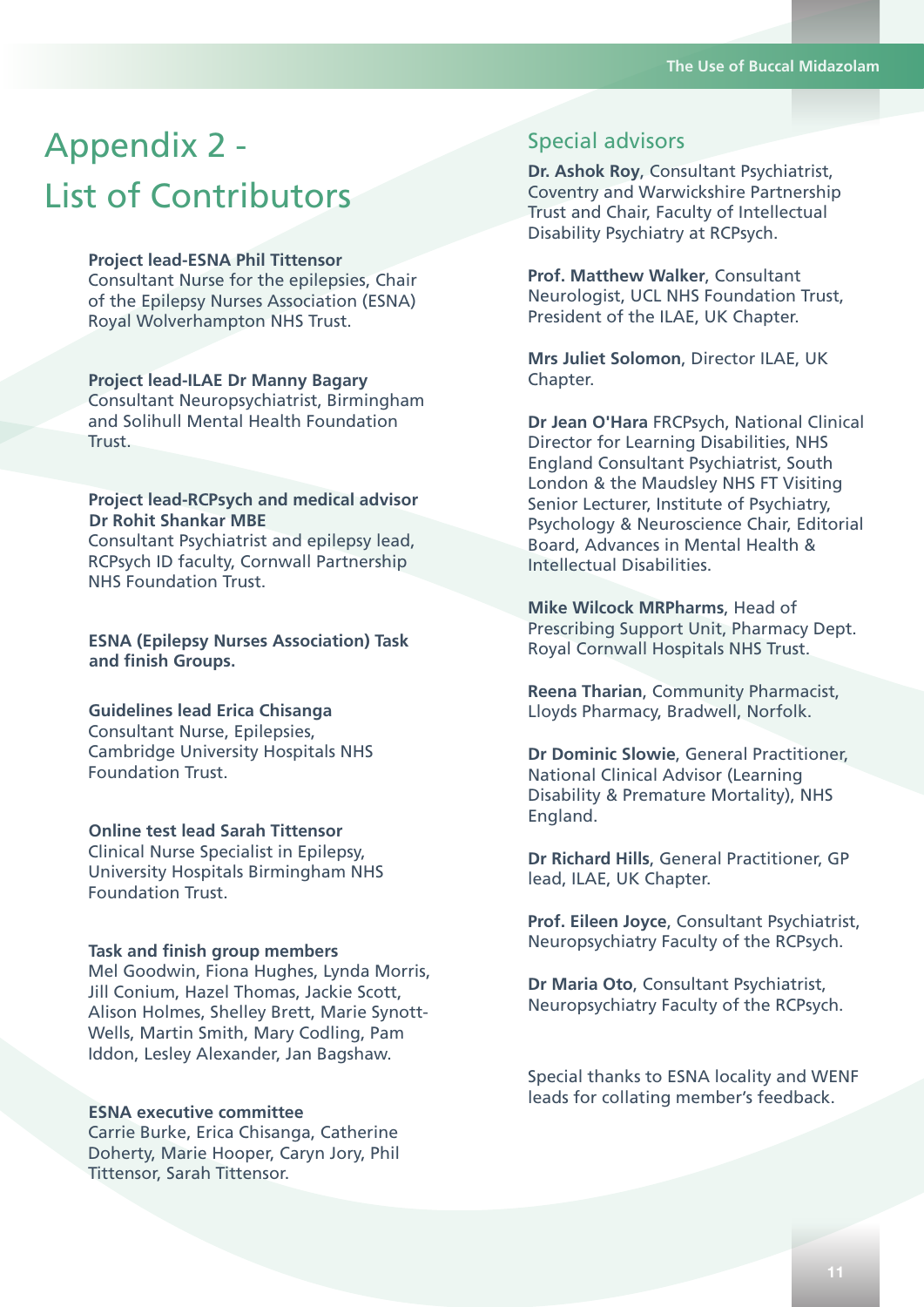### Conflict of Interests

Rohit Shankar RS has received institutional and research support and personal fees from LivaNova, UCB, Eisai, Special Products/ Veriton, Bial and Desitin outside the submitted work.

Matthew Walker has received consultancy fees and/or honorarium from UCB Pharma, Eisai, GSK, Pfizer, Special Products and Sage pharmaceuticals outside the submitted work.

Phil Tittensor has received honoraria and educational support from from Veriton, Bial, Eisai and UCB Pharma. He has worked on advisory boards for Eisai, Bial and Veriton outside the submitted work.

Sarah Tittensor has received honoraria from Veriton Pharma and Accretio outside the submitted work.

Erica Chisanga has received honoraria from Sanofi for an Advisory Board and has received Locality Meeting Sponsorship from UCB Pharma, Eisai and Veriton Pharma (Special Products) outside the submitted work

Carrie Burke has received honoraria and support from UCB Pharma outside the submitted work.

Caryn Jory has received honoraria from UCB Pharma and educational support from Veriton outside the submitted work.

Catherine Doherty has attended events sponsored by UCB Pharma, Eisai and LivaNova outside the submitted work

Marie Hooper has no conflicts of interest to declare.

Richard Hills has no conflicts of interest to declare.

Manny Bagary has no conflicts of interest to declare.

Reena Tharian has no conflicts of interest to declare.

Ashok Roy has no conflicts of interest to declare.

Jean O'Hara has no conflicts of interest to declare.

- Dominic Slowie has no conflicts of interest to declare.
- Juliet Solomon has no conflicts of interest to declare.
- Mike Wilcock has no conflicts of interest to declare.

# Appendix 3 - Methodology

ESNA members were contacted. Representation was sought from the various regions of the UK and Ireland and nurses in the three main categories, i.e. adult, paediatric and learning disabilities. The first meeting was held in February 2017, where the terms of reference for the project were laid out, and the overarching guideline and testing principles established by reviewing relevant evidence. The development of the guidelines was shared through ongoing consultations and cascading of draft documents back to the locality groups for comments. It was recognised that there were variations in training and that some standards were not practical depending on location and resources, in particular, the availability of appropriately qualified staff to deliver training, available in various regions. Comments and suggestions from the locality groups have been taken into account, to allow scope for addressing or accommodating the variation between regions in the guidance.

Following this extensive internal consultation process, the document was sent to expert practitioners, external from ESNA, for peer review in a two-stage process: firstly, key clinical stakeholders (ILAE & RCPsych), followed by other stakeholders (e.g. epilepsy charities, RCN). All stakeholders were given time to comment on the guidelines.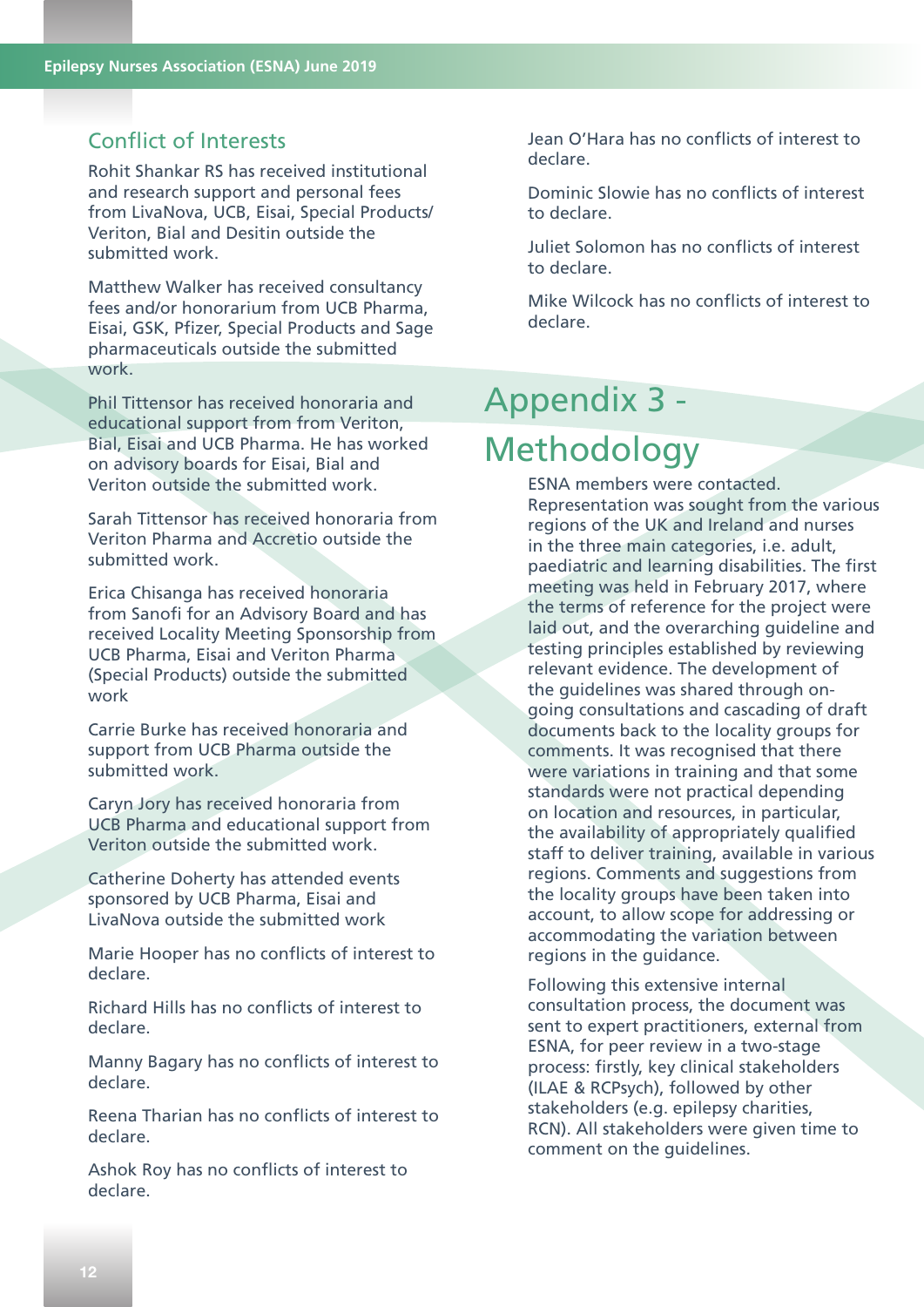